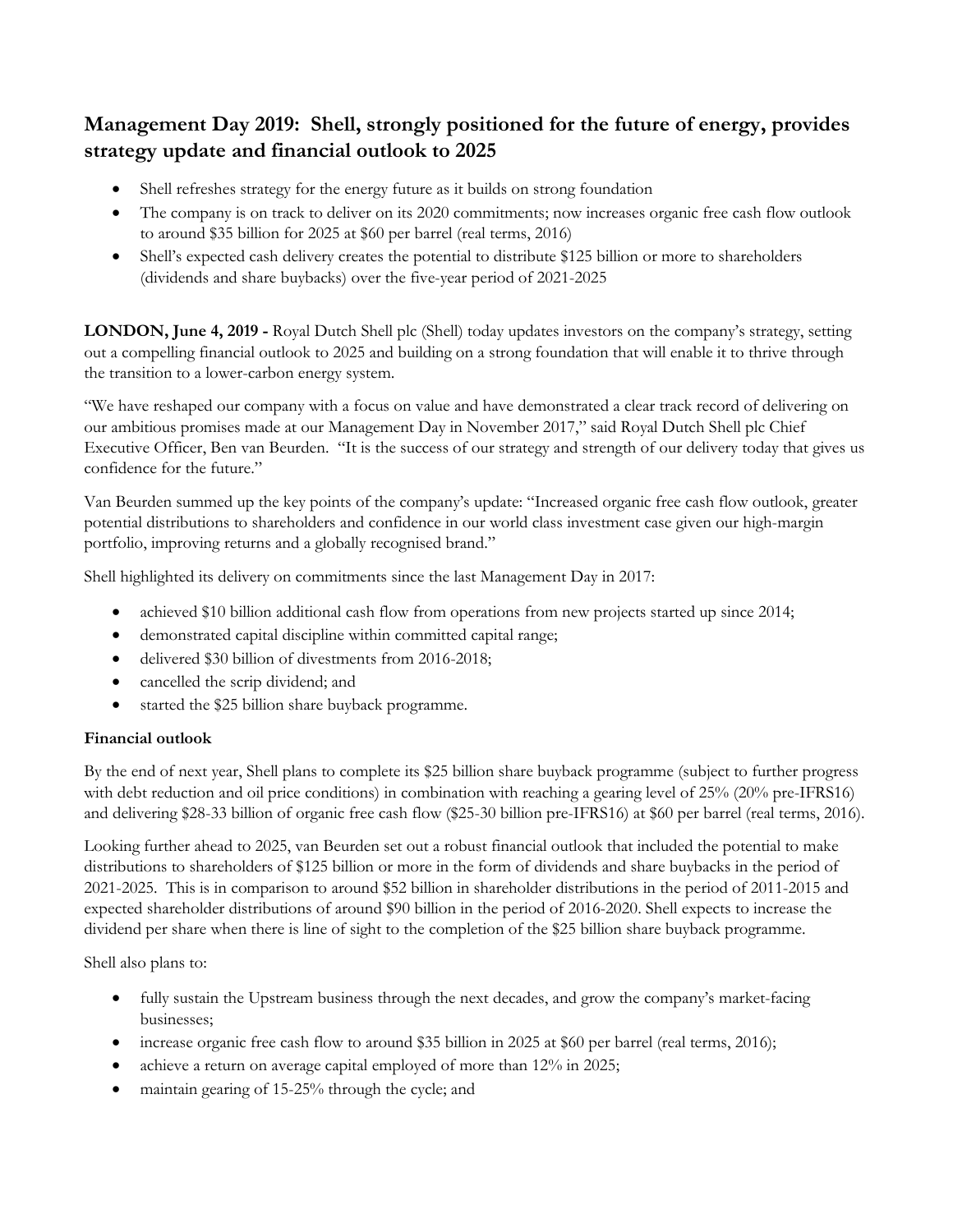• invest, on average, \$30 billion of cash capex a year over 2021-2025 (excluding major inorganic opportunities, but including minor acquisition spend of up to \$1 billion), with a ceiling of \$32 billion a year.

#### **Strategy updates**

Shell presents a refreshed strategy that reflects the next step in delivering the world class investment case and thriving through the energy transition. Its strategic themes are re-focused into three categories to shape the portfolio and drive capital allocation for value growth and resiliency: Core Upstream, Leading Transition and Emerging Power.

Deep Water, Shales and Conventional Oil and Gas form the **Core Upstream themes**.

The market-facing businesses of Integrated Gas, Chemicals and Oil Products will be the cornerstone of Shell leading through the energy transition and form the **Leading Transition themes**.

The **Emerging Power theme** will focus on creating business models to meet evolving customer demands as society transitions to much greater levels of electrification.

Shell reaffirms the role each of its businesses play in delivering the company's performance and building on its foundation for the future:

**Upstream** continues to focus on delivery and financial performance and is expected to continue generating robust cash flow for decades to come. It has a strong development funnel of projects that offers long-life, resilient growth opportunities.

The **Integrated Gas** business is expected to attract investment to maintain and grow its positions through competitive options for future development. Natural gas and liquefied natural gas are expected to continue to experience strong demand as the world tackles climate change, poor air quality and population growth.

**Downstream** continues to deliver strong financial performance due to highly integrated refining, trading and marketing operations, premium products, as well as competitive growth in the Chemicals business. Strong brand and customer reach will continue to be a differentiator for Shell and underpin growth in its Downstream businesses.

Shell continues to develop its **Power** business. The company plans to seek new opportunities to grow this business as the role of electricity increases in the global energy system and consumers' needs evolve. The returns Shell achieves will drive the pace of growth in Power.

Ben van Beurden said, "All this adds up to a forward-looking strategy that ensures Shell is well-placed to continue to deliver a world class investment case and thrive in the energy transition."

**Royal Dutch Shell plc The Hague, June 4, 2019**

## **Enquiries:**

| <b>Investor Relations</b> |                 |
|---------------------------|-----------------|
| Europe:                   | $+31703774540$  |
| North America:            | $+18323372034$  |
| <b>Media Relations</b>    |                 |
| International:            | $+442079345550$ |
| Americas:                 | $+18323374355$  |